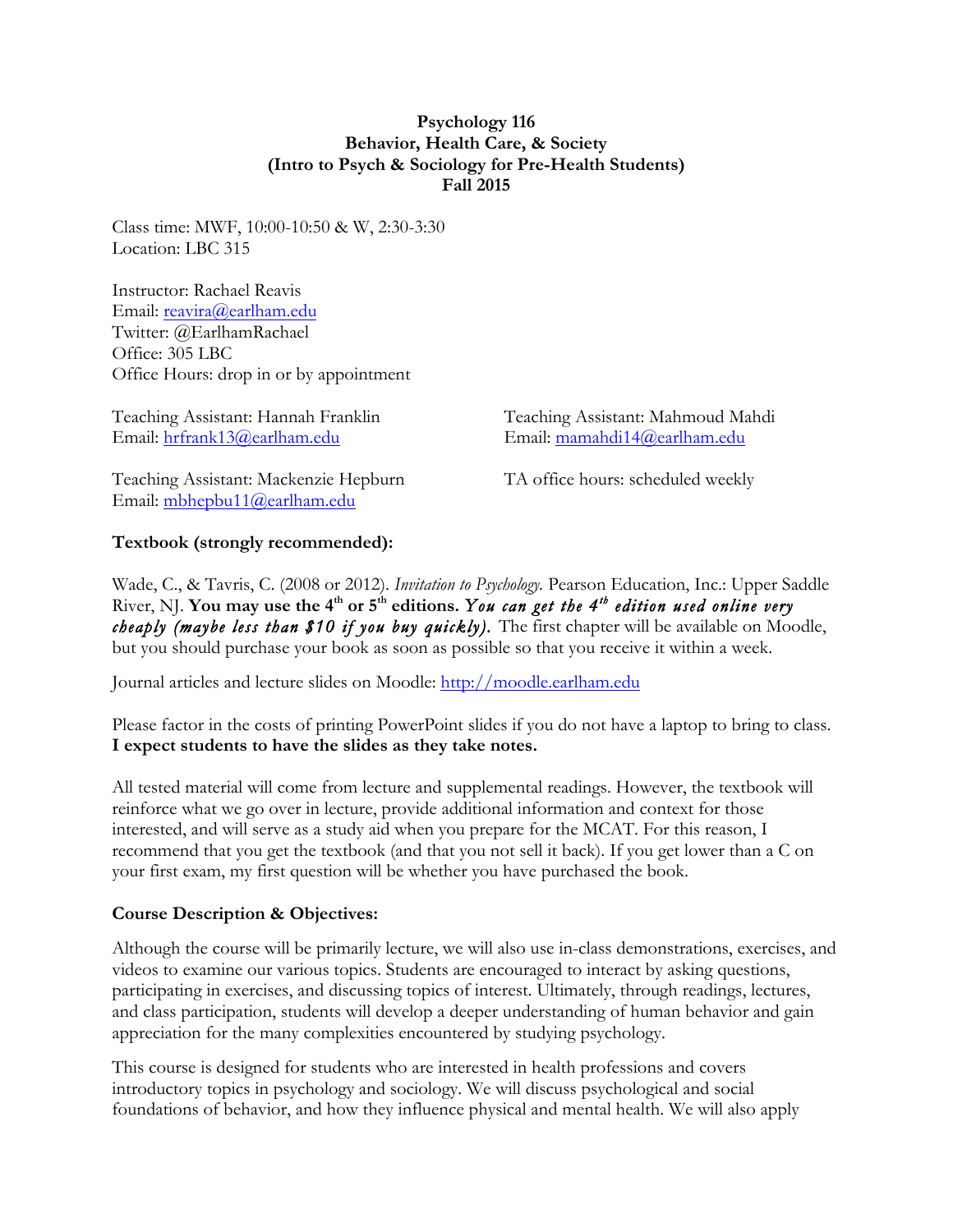fundamental knowledge about people and culture to help you appreciate how individuals interact with health care professionals, understand their own health and illness, and make decisions about their care. This course will also help you understand how your own psychological and social factors may influence the type of care that you provide. **Students should be planning a pre-health path and must have taken or be currently enrolled in Principles of Chemistry (CHEM 111).**

### **Specific Course Goals**

By the end of the semester, you should be able to:

- 1. Identify the major areas of study within psychology (e.g., biological, developmental, social, clinical) along with their key concepts and contributors.
- 2. Identify areas of study within sociology that are particularly relevant for understanding healthcare disparities.
- 3. Recognize and discuss notable theoretical viewpoints in psychology and sociology.
- 4. Know and describe the role that psychologists and sociologists can play in understanding and improving health and healthcare.
- 5. Perform reasonably well on sections of the MCAT testing psychological and sociological knowledge.
- 6. Be able to articulate how understanding people, institutions, and societies is relevant for health and healthcare.

## **Earlham Learning Goals:**

The following general education goals are especially relevant for this course.

- **1. Communicate**
- **2. Investigate**
- **3. Reflect**

# **Course Credit Explanation**

Successful completion of PSYC 116 will result in 4 academic credits. The class meets for three 50 minute sessions and one 80-minute session. For each hour spent in class (1 credit each), students are expected to work/prepare (read, homework, study, etc.) for a minimum of two additional hours. This is federally defined (http://www.ecfr.gov/cgi-bin/text-

idx?rgn=div8&node=34:3.1.3.1.1.1.23.2) and a college-wide expectation. Thus, for four credits, students are expected to be in class for (almost) four hours a week and preparing outside of class for eight hours a week, for a minimum of 12 per week devoted to PSYC 116.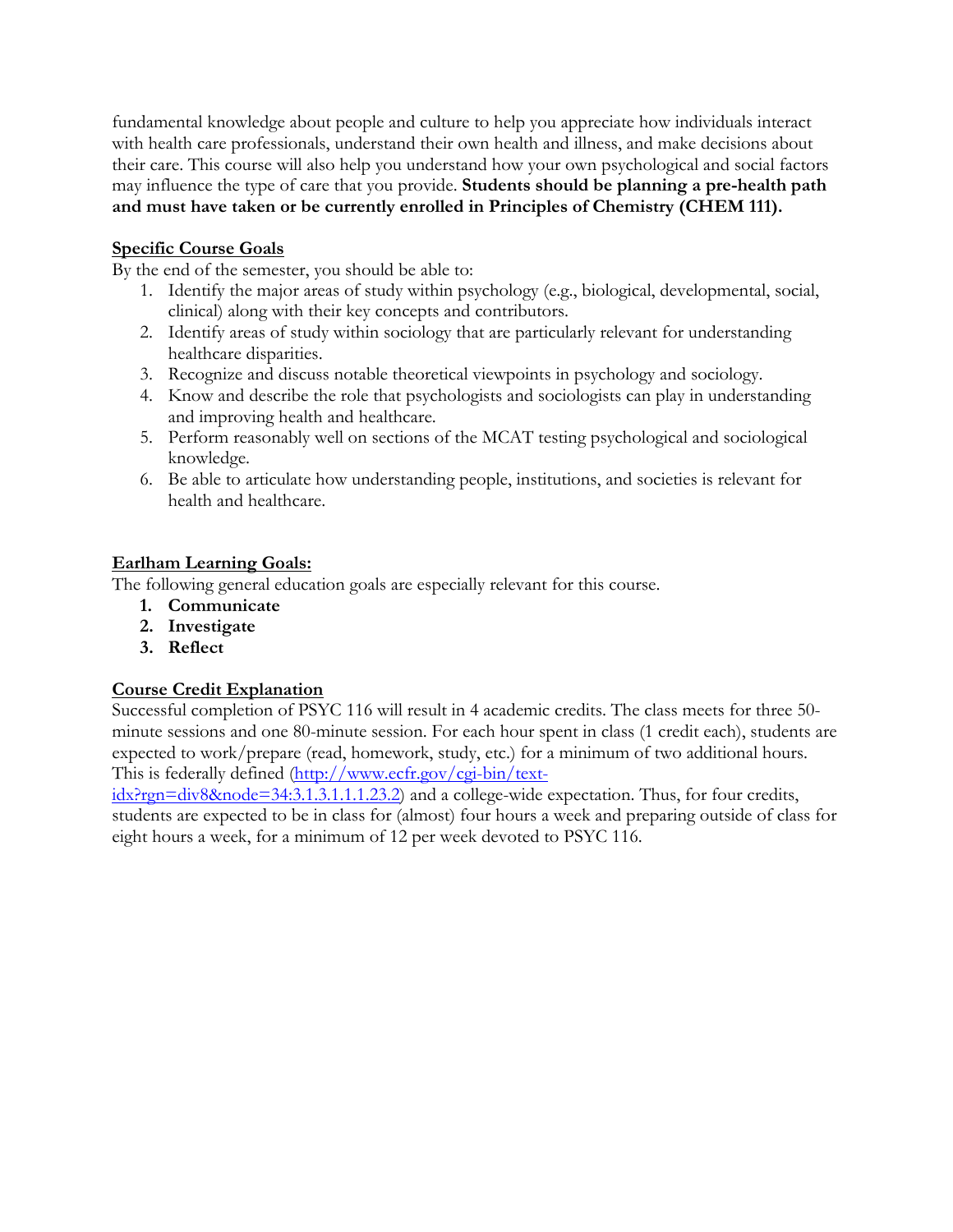#### **Evaluation:**

Your final grade will be based on participation/attendance, quizzes (taken/not taken), responses to reading guide questions, 6 tests, and one final. I will drop the lowest grade of the 6 unit tests. The final, participation, and question sheets **cannot be dropped**.

- **1) Participation/Attendance.** Attendance will be taken every day. There are two main ways to participate. One is to volunteer ideas and to ask both clarifying and conceptual questions in class. Some students may feel uncomfortable about speaking up to the whole class. That's OK – there are other opportunities. Students can and should participate in small group discussions. Those will give you an opportunity to share and clarify your thoughts without having to speak in front of a lot of people. You will also have a chance to write down your thoughts individually. Your TAs and I will evaluate these. Students are also encouraged to ask questions after class, during TA office hour, during appointments, and via email, particularly if they do not feel comfortable asking questions in front of the class. I prefer that students contribute freely and willingly in large group discussions and not have to randomly call on students. Although I reserve the right to do so, I hope that students will be engaged. The grades earned (as well as quiz grades, see below) will be converted to a **50-point grade.**
- **2) Quizzes.** For each unit, you will take a practice 4- to 6-question multiple-choice quiz in class. After taking the quiz, you will discuss the questions and answers in a small group. These are meant to serve as study sessions and questions are encouraged. Quizzes will be administered the class period before a test and are listed on the schedule as a quiz day. These quizzes are graded taken/not taken. You will receive three attendance/participation points for taking the quiz. You cannot take the quiz if you miss class. **This will be part of your attendance/participation grade.**

There are also practice quizzes available on Moodle. These are not for a grade, are optional, and are separate from the quiz requirement in class. The quizzes on Moodle are from tests of previous semesters of Psych 115 & Psych 116.

- **3) Supplemental Reading Question Sheets.** For each chapter, you will be assigned a supplemental reading. We will typically not go over these in class, unless a student has a specific question about the reading. However, these readings provide additional views and cover topics that we don't have time for in class. Many of the readings will apply the psychological or sociological information we are discussing to medical issues. Each reading will have a question sheet with 5 questions. You will need to read it, answer the questions, and upload your answer sheet to Moodle. You will turn in one per chapter. See due dates on the schedule. Each question on a sheet is worth 1 point. An accurate, complete answer is 1 point; an inaccurate answer or one without sufficient detail is 0.5 points; a question left blank or in which no effort is obvious is 0 points. There are 17 question sheets (the last two are combined into one assignment, but will be counted as two question sheets). I will drop the three lowest scores, resulting in a **70-point grade.**
- **4) Tests.** Research has shown that students learn more when they are given more frequent examinations that cover less material. Therefore, the majority of points in this class will come from 6 tests, each covering 2-3 chapters. Tests will consist primarily of multiple-choice questions and short answers. Tests will each be worth 100 points. Most tested material will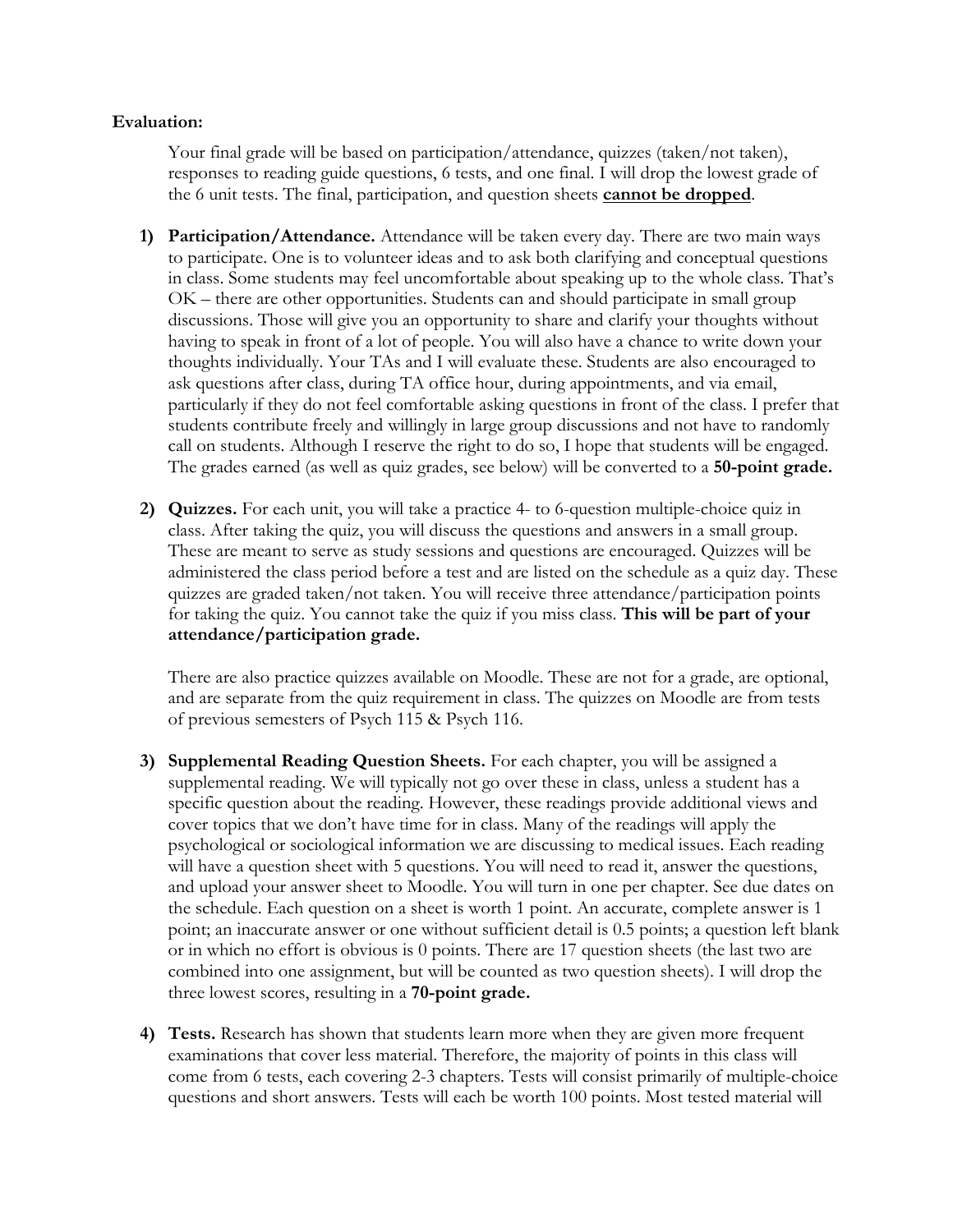be from lecture. Unless otherwise noted, material covered in the textbook but not addressed in lecture will not be tested. **However, 5%-10% of each test will be over material in the supplemental readings.** For the most part, information in supplemental readings will not be covered in lecture. I strongly recommend that you read the supplemental reading when it is assigned so that you can ask questions about it. There is no time limit for the tests, so please take your time to carefully read the questions and review your answers. You may not, however, leave the exam for a class and come back later if you cannot finish during our class period. If you have a class after this one, and you think you need extra time, you need to speak to me in advance about arriving early. **Students tend to find my tests difficult**. Studying in advance, attending class, and taking advantage of study materials are highly recommended. You are responsible for your own education. I won't be mad if you don't study or never show up to class, but it is unlikely that you will earn the same grade as you would if you applied yourself. **Finally, if you arrive after the first student has completed his or her exam, you will not be permitted to take the test, and you will receive a zero for the test**.

\*Please note that I allow make-ups only for very specific reasons. This prevents me from deciding whose reasons are "valid" and whose are not. Make-ups are allowed ONLY for the following reasons: participation in an official college event, death of an immediate family member (parent, sibling, spouse, or child), or if your presence is required by the government (court dates, military service, etc.). Excuses must be verified by a note from a college official (e.g., coach's note). In the case of death of immediate family member, contact the registrar or your advisor when you are able and that person will inform your instructors. As I drop one exam, **no other excuses will be permitted**, including for personal illness or death of an extended family member. For exams missed due to participation in an official university event, you must contact me BEFORE the missed exam and exams **must be taken BEFORE the test day you will be missing**. Make-up tests may differ from the original exam and may differ in the level of difficulty. (Special arrangements will be made for students who experience the death of an immediate family member, including the option of taking an Incomplete.)

**5) Final Exam.** Your final exam will follow a similar format as the tests, but will cover material from the entire semester (including new material about healthcare and disparities), and will be longer. It will be closer in format to an MCAT test. Material from the lecture will be tested. The final exam for this class is scheduled for **Thursday, December 17th at 10:30am.** You must take the exam at the scheduled time. Students will not be permitted to take it at any other time, even if they have booked flights to leave campus before this date. The guidelines about tests apply to the final exam as well. The final exam is worth **100 points**.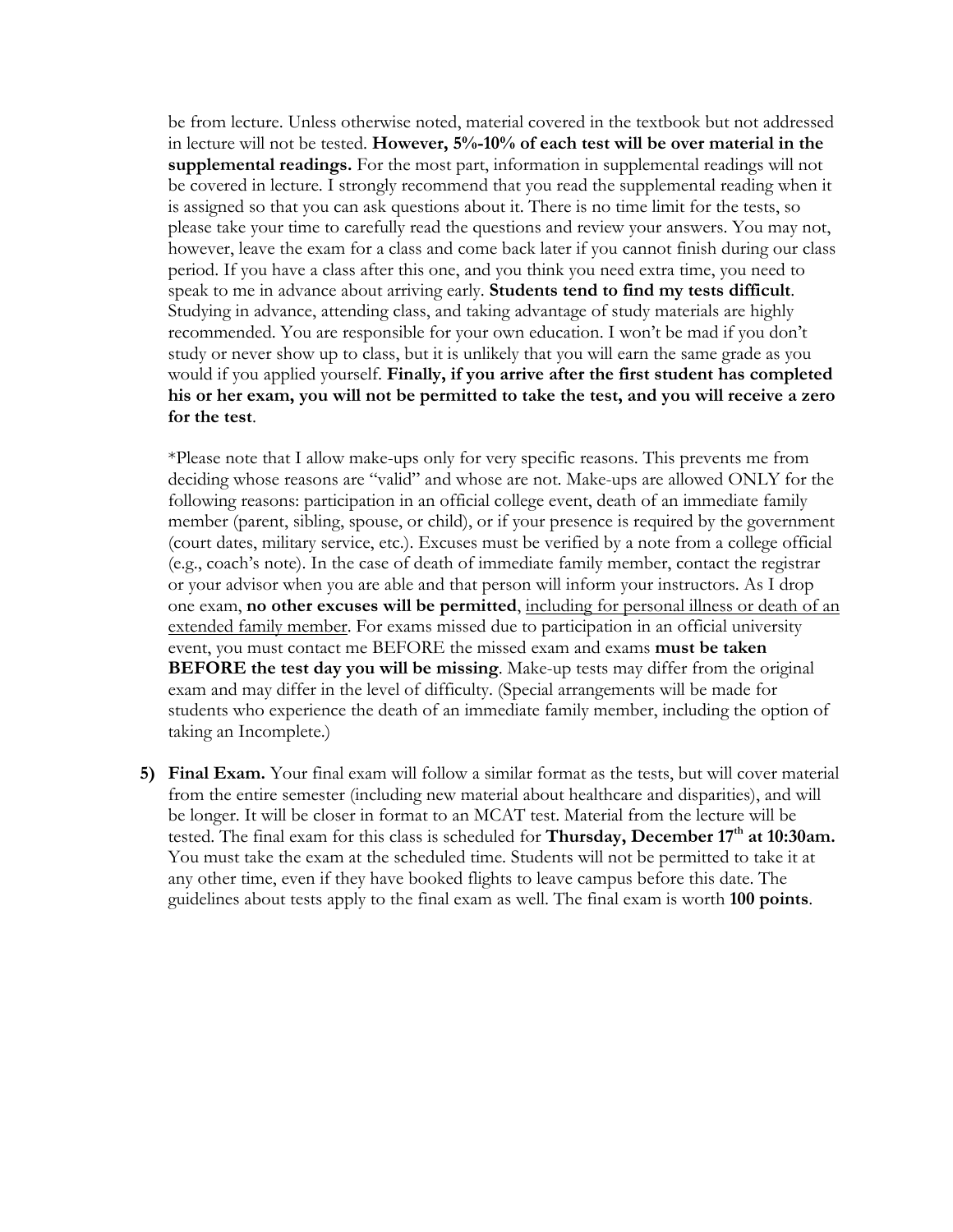**6) Research Experience Requirement.** All PSYC 115 & PSYC 116 students are required to earn 15 research credits, which can be earned by participating in research or by reading research articles and completing questions. See sheet explaining the requirement for more details. **Failure to meet this requirement will automatically lower your final grade. If you earn 0-5 credits, it will be lowered by a full letter grade (e.g., B+ to C+). If you earn 6-9 credits, it will be lowered by 2/3 of a letter grade (e.g., B+ to B-). If you earn 10-14 credits, it will be lowered by 1/3 of a letter grade (e.g., B+ to B).** *This is a departmental rule and cannot be altered by your instructor. There are no exceptions.*

### **7) Extra credit.**

- § You may earn 1 point for each study credit you earn that is *above* the credits for your research requirement. (That's 1 point to the total points – *not* 1 percentage point.) For example, if you do not miss any appointments and have no demerits, but you participate in 18 credits worth of research, then you will meet your research requirement with 15 of the credits, and receive 3 extra credit points.
- You must meet all of your requirement through one method (participation or library option). However, you can choose to gain extra credit points from the opposite. For example, if you choose research participation, you must get 15 credits from participating in studies. In addition, you could also complete a couple of the library articles for credit above the 15 required.
- § There may also be other opportunities during the semester to earn extra credit points. These will be offered to the class as a whole and individual requests for extra credit are not appropriate. **Students may earn up to 15 extra credit points.** Extra credit points earned on test bonus questions do not count against this total.

# **Late/Makeup Policy.**

*Question Sheets:* It is important to hand in your assignments on time. It allows me to give you the quickest feedback, and assignments have been scheduled at certain times to help learning. If you do not turn in your question sheet on time, you will lose a letter grade for the first 24 hours that it is late, and another letter grade for each part of 12 hours thereafter. Thus, the best grade that can be received on a question sheet turned in 2 hours late is a B, a C for a question sheet turned in 25 hours late, and a D for a question sheet turned in 37 hours late. You will have ample time to complete your written assignments. If you choose to wait until the last minute you run the risk that your computer dies, you catch the flu, or you have a death in the family. *These will not be excuses for late assignments and you will be penalized, so do not procrastinate.* Assignments are due on Moodle. *Failure to attach files or attaching corrupted files is not an excuse for late work*. I recommend that you sign on to a different computer than the one you where you uploaded your file and try and download it to make sure it is uploaded properly. You are responsible for backing up your work. (See below for technology guidelines.)

*Tests*: See policy above. As one test is dropped, I **do not allow students to make up a test**, except in rare circumstances. Students must take the final on the day & time that it is scheduled.

*Quizzes*: These cannot be made up for any reason.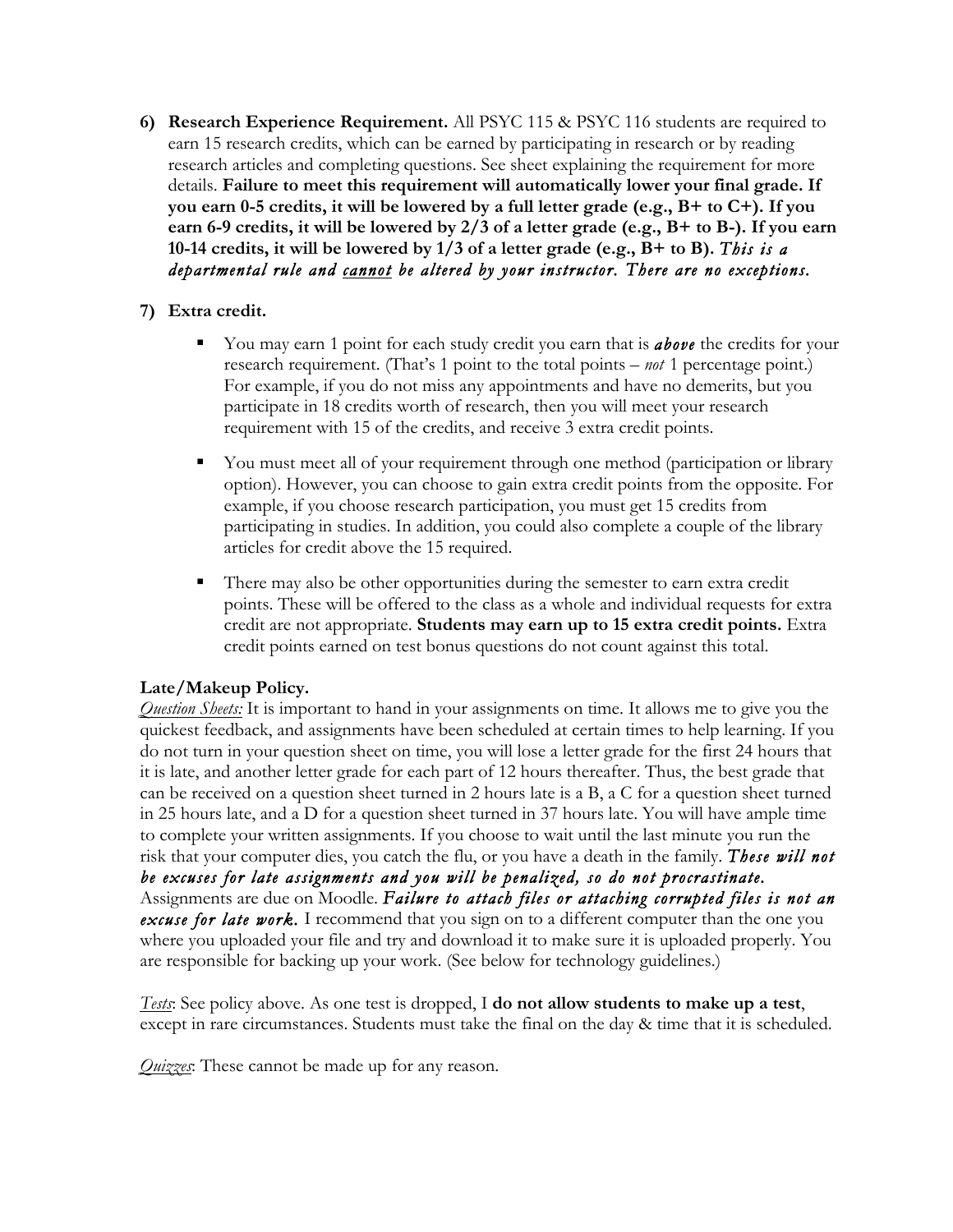| Grading:                      |              |                                         |
|-------------------------------|--------------|-----------------------------------------|
| Attendance/                   |              | A -: 90-93.9%; A: 94-99.9%; A +: 100%   |
| $Participation/Quizzes =$     | 50 points    | B-: 80-83.9%; B: 84-86.9%; B+: 87-89.9% |
| Question Sheets $=$           | 70 points    | C-: 70-73.9%; C: 74-76.9%; C+: 77-79.9% |
| Unit Tests $(5 \times 100) =$ | 500 points   | D: $65-69.9\%$                          |
| Final Exam $=$                | $100$ points | $F: \ 65\%$                             |

There are six unit tests and one final, but one of them will be dropped. There are 720 possible points in this course.

\*Remember that failure to fully complete the research requirement will result in a grade penalty.

*I do not round grades. For example, 79.9999 is a C+, no exceptions. Students are encouraged to earn extra credit, which can help boost a grade. Please note the grading scale—it may be different from other classes you have had.* 

**Office Hour Etiquette:** I am happy to meet with students outside of class, and I encourage you to make an appointment with me if you are having trouble in class or need to meet for another reason. However, no-shows waste the time I could be devoting to other students. If you miss a meeting with me and failed to cancel within 24 hours, in the future, I will only be available to you directly after class. The office hour policy also applies to meetings with the TAs.

Technology guidelines<sup>1</sup>: As stated above, technology problems will not excuse late work. You need to develop work habits that take potential technological problems into account. These habits will serve you in your career. Technological problems are a fact of life, and are not considered unforeseen issues. (Your dorm falling into a sinkhole would qualify as "unforeseen"). Start early and save often. Always keep a backup of your work. Carbonite and Backblaze are two services that will automatically back your work up into a cloud. Or you can invest in an external hard drive. Or you can email yourself your work.

Computer viruses, lost flash drives, corrupted files, incompatible formats, WiFi connectivity problems – none of these unfortunate events should be considered an emergency. Take the proper steps to ensure that your work will not be lost forever. Learn the locations and operating hours of all the computer labs on campus. Do not procrastinate. The Help Desk is also available (helpdesk@earlham.edu).

 $<sup>1</sup>$  Drawn from material by George H. Williams</sup>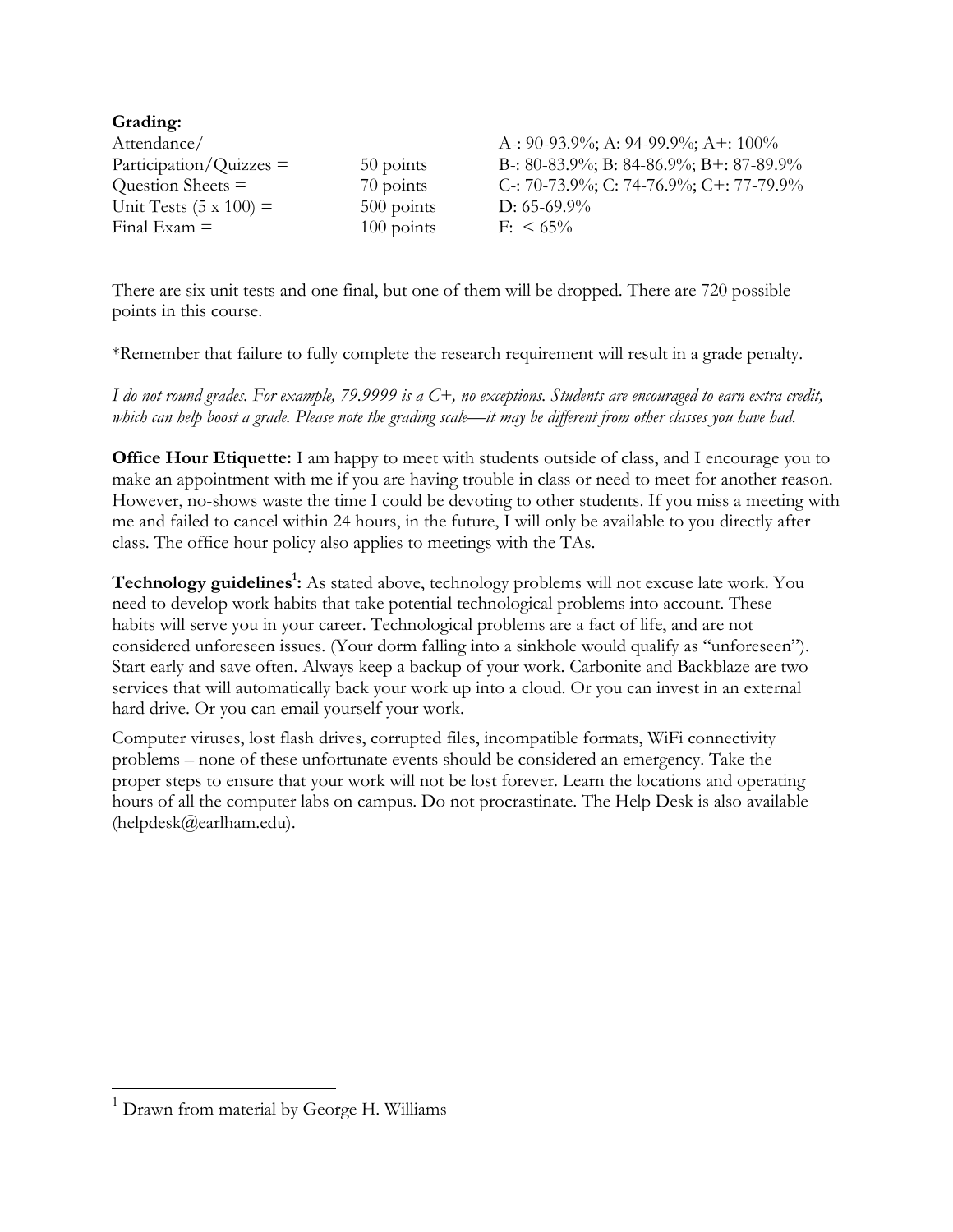#### **Email Etiquette:**

Many of you may be familiar with proper email etiquette when engaging in professional communication (like that between professors and students). Others of you may not have had experience with these types of communications, which is why I am including them here.

You are encouraged to contact me via e-mail with any questions that you may have, but I ask that you comply to the following 'house rules': **Check the syllabus and Moodle** *first* to see if your question can be answered. If you ask a question that has already been answered, you will receive an automated reply encouraging you to find the answer yourself. If every student asks me information that they can locate themselves, the time to answer them adds up quickly, and it takes away from my time to prepare quality lectures, provide feedback, and assist students in other ways. Please be courteous to me and to your fellow classmates and check the resources available to you.

Please use appropriate etiquette when you e-mail and I will do the same in return: (a) begin with a greeting; (b) state who you are and which class/section you are in; (c) end with an appropriate signature. Don't forget to use spell-check! *If you fail to adhere to these guidelines, you will receive an automated reply that instructs you to consult these guidelines and to re-send your e-mail.*

Example of appropriate e-mail format: 'Rachael, My name is [YOUR FULL NAME] and I am in your [NAME OF COURSE]\*. I have a question about X .... Thanks, [YOUR NAME]' \*You don't have to tell me your course after the first few weeks, once I've learned your names.

Example of inappropriate e-mail format resulting in no response (lack of greeting; no personal identification; no reference to course name/section; no signature; spelling errors; inappropriate language):

'So i was wonderign when you were gonna post the notes?'

Proper e-mail etiquette is *extremely* important in that (a) it enables me to be more efficient in helping you because I won't lose time trying to figure out who you are or what you are asking; (b) **it is a vital skill to have in the 'real world.'** Professional relationships necessitate professional e-mail correspondence. Thanks in advance for your cooperation!

As another note, if you communicate with professionals outside of Earlham, be sure to use last names and titles, such as Ms. Smith or Dr. Johnson. If you are uncomfortable using a professor's first name at Earlham, ask them how they would prefer to be addressed. If you are uncomfortable using my first name, Professor Reavis or Dr. Reavis is appropriate. (But we really do encourage you to use our first names!)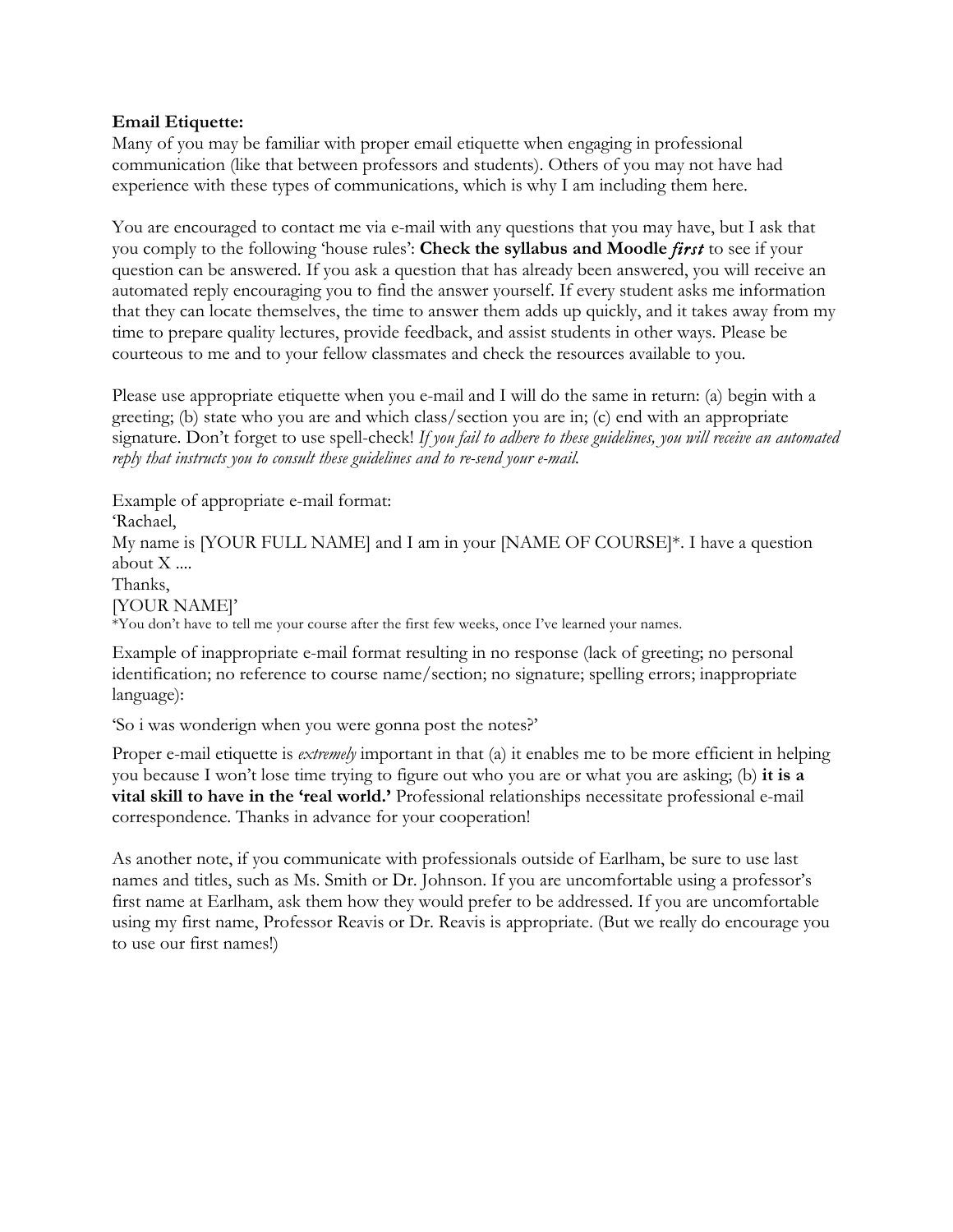### **Academic Honesty:**

All students are expected to conduct themselves with honesty and integrity in this course. The honor code is both a privilege and a responsibility, and you are expected to take it seriously. Suspected infractions, such as plagiarism, fabrication of reports, and cheating will be treated seriously and will be reported. Furthermore, if you are aware of a violation of academic integrity, it is your responsibility to take action.

Learning to think for yourself, assess information judiciously, and speak and write effectively in your own voice is at the heart of a liberal arts education and global citizenship. Treasure and cultivate these skills. Papers and other work, including digital creations, downloaded or copied from other sources, or in which words or ideas belonging to others have been deliberately misrepresented as your own, will receive an automatic F, as they thwart your learning process and damage the integrity of knowledge-discovery. If you have questions about how to find, integrate, and properly cite sources, never hesitate to ask for help.

An excellent place to find help in knowing when and how to cite others' work appropriately can be found on the Libraries page: http://library.earlham.edu/friendly.php?s=academic\_integrity. The site also includes Earlham's full statement on academic integrity and procedures for addressing academic violations of the Student Code of Conduct.

### **Resources**

**Tutoring:** Tutoring services are recommended for any student who receives lower than a C on an exam, or whose overall GPA is a 2.7 or lower. There is sometimes a stigma against tutors, and I very much wish this were not the case. Intelligent students benefit from the services of a tutor, and getting a tutor is not a commentary on your ability or worth as a student (except to the extent that it demonstrates your effort and willingness to seek out & take advantage of resources). Two of the main benefits of a tutor are time management and study strategies. Tutoring is a **free resource** available to all students. Sign up for a tutor here: www.earlham.edu/academic-enrichment-center It's always better to get a tutor at the beginning and then decide you don't want one than to do less than your best and then decide later you'd like a tutor.

**Counseling Services:** College can be a stressful time and can exacerbate existing issues or bring new ones up. Seeing a counselor is a healthy way to deal with stresses and mental health issues. Please do not hesitate to make an appointment with a counselor: http://www.earlham.edu/counseling-services/

**Students with Disabilities:** Students with a documented disability (e.g., physical, learning, psychiatric, visual, hearing, etc.) who need to arrange reasonable classroom accommodations must request accommodation memos from the Academic Enrichment Center and contact their instructors each semester. For greater success, students are strongly encouraged to visit the Academic Enrichment Center within the first two weeks of each semester to begin the process. http://www.earlham.edu/policies-and-handbooks/academic/policy-on-student-learningdisabilities/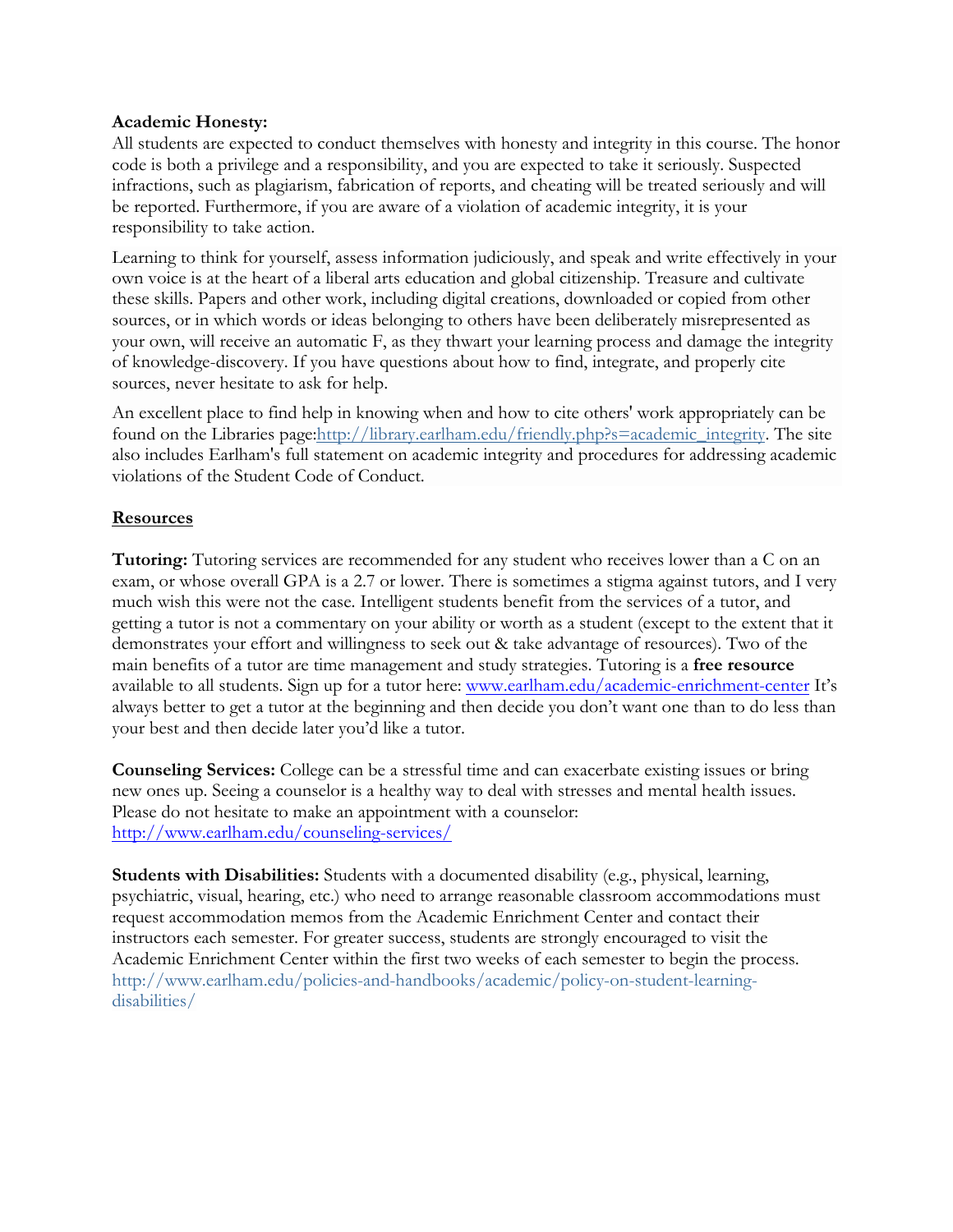### **Schedule of Topics & Assignments**

Textbook and optional readings are just that, optional. Information contained in those readings not covered in lecture will not be tested. They are available for reinforcement of lecture information and for those who are interested in learning more about a topic. Assigned readings are shown on the day that the question sheets are due. Students are encouraged to read them earlier and ask questions as necessary.

*\* Please note that this schedule is tentative and may change as circumstances require.*

| Dates                  | Topics, Readings, & Other Assignments                    |  |
|------------------------|----------------------------------------------------------|--|
| 8/26, 10am, Day 1a     | Topic: Syllabus, Introduction to Class                   |  |
| 8/26, 2:30pm, Day 1b   | Topic: Doing Pre-Health at Earlham, Making a 4-year plan |  |
| 8/28, Day 2            | Topic: Critical Thinking                                 |  |
|                        | Textbook Reading: Chapter 1                              |  |
|                        | Topic: Research Methods & Research Ethics                |  |
|                        | Textbook Reading: Chapter 1                              |  |
| $8/31$ , Day 3         | Optional Reading: Gigerenzer et al., 2007                |  |
|                        | Assigned Reading: Hens, Cassiman, Nys, & Dierickx, 2011  |  |
|                        | Question sheet due on Moodle by 11:59pm                  |  |
|                        | Topic: Memory                                            |  |
|                        | Textbook Reading: Chapter 8                              |  |
| $9/2$ , 10am, Day 4a   | Assigned Reading: Chabris & Simons, 2010                 |  |
|                        | (no question sheet for this reading)                     |  |
| $9/2$ , 2:30pm, Day 4b | Topic: Memory                                            |  |
|                        | Textbook Reading: Chapter 8                              |  |
|                        | <b>Assigned Reading: Karpicke, 2008</b>                  |  |
|                        | Question sheet due on Moodle by 11:59pm                  |  |
|                        | Topic: Memory                                            |  |
| $9/4$ , Day 5          | Textbook Reading: Chapter 8                              |  |
|                        | In-class quiz                                            |  |
| $9/7$ , Day 6          | Test 1 (Chapters 1 & 8)                                  |  |
|                        | Topic: Nervous & Endocrine Systems                       |  |
| 9/9, 10am, Day 7a      | Textbook Reading: Chapter 4                              |  |
| 9/9, 2:30pm, Day 7b    | Topic: Nervous & Endocrine Systems                       |  |
|                        | Textbook Reading: Chapter 4                              |  |
|                        | Assigned Reading: Marcus, July 11, 2014                  |  |
|                        | Question sheet due on Moodle by 11:59pm                  |  |
|                        | Topic: Nervous & Endocrine Systems                       |  |
| $9/11$ , Day 8         | Textbook Reading: Chapter 4                              |  |
| $9/14$ , Day 9         | Topic: Nervous & Endocrine Systems                       |  |
|                        | Textbook Reading: Chapter 4                              |  |
| $9/16$ , 10am, Day 10a | Topic: Consciousness                                     |  |
|                        | Textbook Reading: Chapter 5                              |  |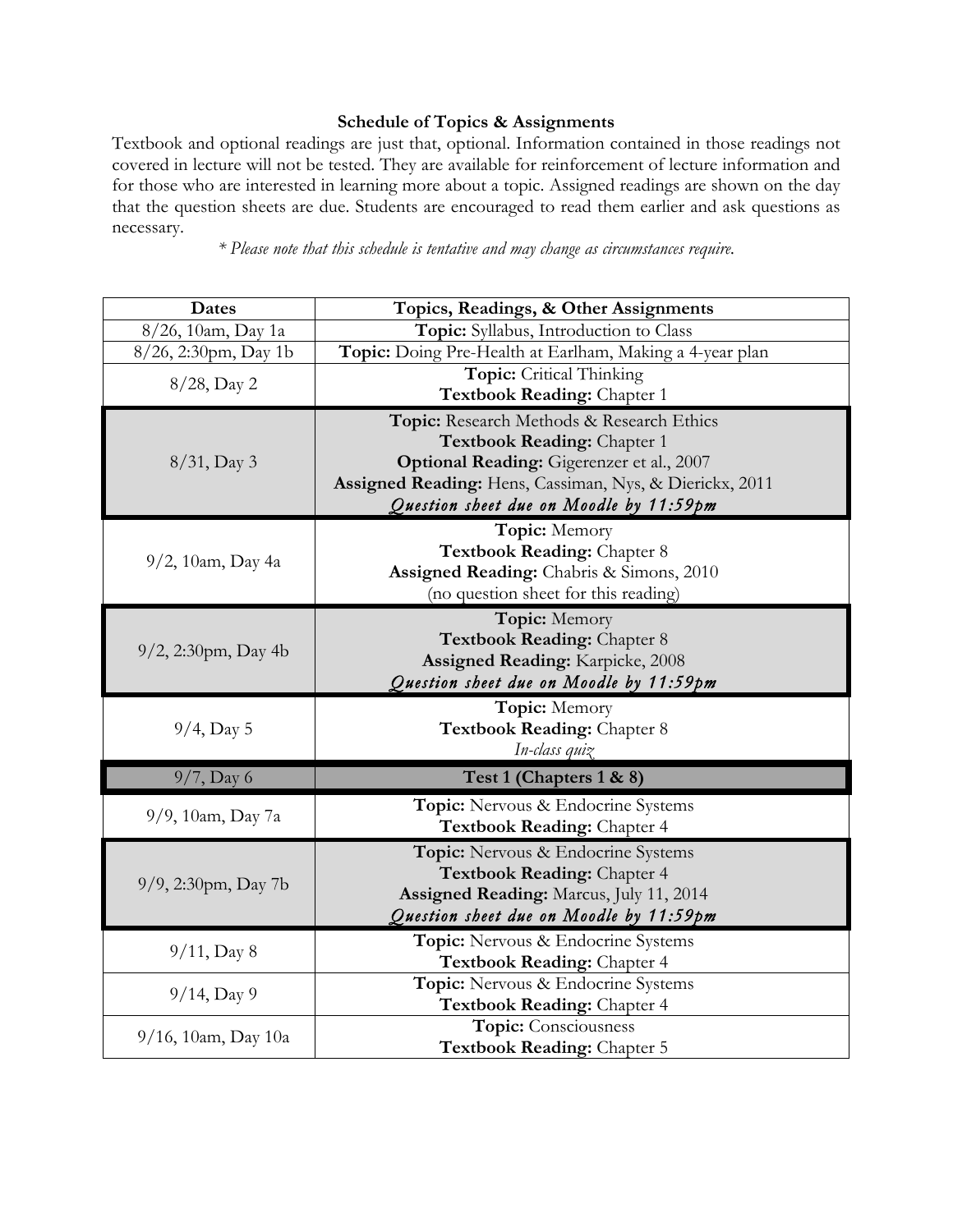| $9/16$ , 2:30pm, Day 10b | Topic: Consciousness<br>Textbook Reading: Chapter 5<br><b>Assigned Reading: Patterson, 2004</b><br>Question sheet due on Moodle by 11:59pm       |
|--------------------------|--------------------------------------------------------------------------------------------------------------------------------------------------|
| $9/18$ , Day 11          | Topic: Consciousness<br>Textbook Reading: Chapter 5                                                                                              |
| $9/21$ , Day 12          | Topic: Sensation & Perception<br>Textbook Reading: Chapter 6<br>Assigned Reading: Wager & Atlas, 2013<br>Question sheet due on Moodle by 11:59pm |
| 9/23, 10am, Day 13a      | Topic: Sensation & Perception<br>Textbook Reading: Chapter 6                                                                                     |
| $9/23$ , 2:30pm, Day 13b | Topic: Sensation & Perception<br>Textbook Reading: Chapter 6<br>In class quiz                                                                    |
| $9/25$ , Day 14          | Test 2 (Chapters 4, 5, & 6)                                                                                                                      |
| $9/28$ , Day 15          | Topic: Learning & Conditioning<br>Textbook Reading: Chapter 9<br>Assigned Reading: Jones, 2006<br>Question sheet due on Moodle by 11:59pm        |
| $9/30$ , 10am, Day 16a   | Topic: Learning & Conditioning<br>Textbook Reading: Chapter 9                                                                                    |
| $9/30$ , 2:30pm, Day 16b | Topic: Learning & Conditioning<br>Textbook Reading: Chapter 9<br>Visit from Dr. Sekhar, Oncology/Hematology                                      |
| $10/2$ , Day 17          | Topic: Learning & Conditioning<br>Textbook Reading: Chapter 9                                                                                    |
| $10/5$ , Day 18          | Topic: Cognition<br>Textbook Reading: Chapter 7<br>Assigned Reading: Garcia-Retamero & Cokely, 2013<br>Question sheet due on Moodle by 11:59pm   |
| 10/7, 10am, Day 19a      | Topic: Cognition<br>Textbook Reading: Chapter 7                                                                                                  |
| 10/7, 2:30pm, Day 19b    | Topic: Cognition<br>Textbook Reading: Chapter 7<br><b>Optional Reading: Arkes, 2013</b><br>In class quiz                                         |
| $10/9$ , Day 20          | Test 3 (Chapters 7 & 9)                                                                                                                          |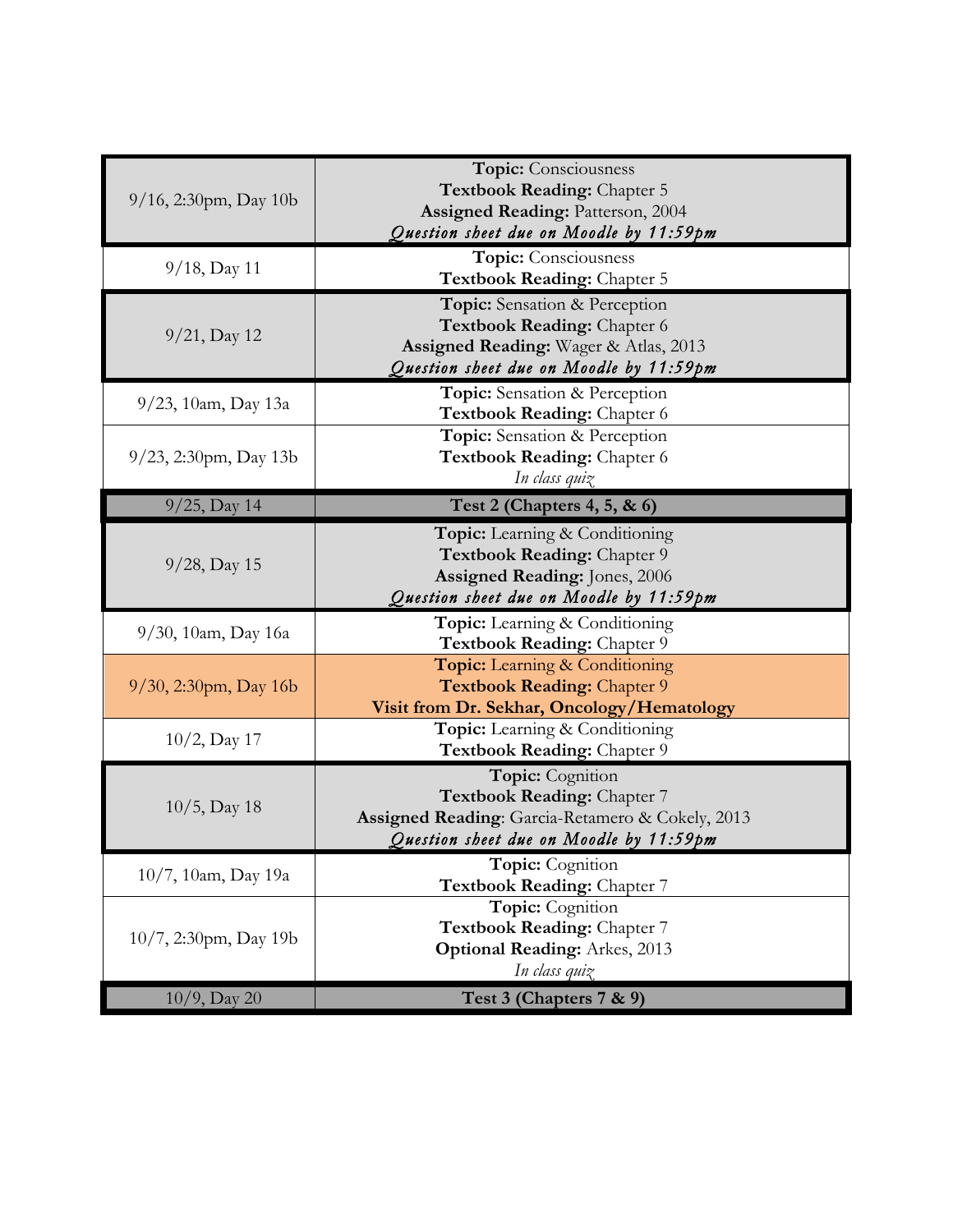|                           | Topic: Development                                             |
|---------------------------|----------------------------------------------------------------|
| $10/12$ , Day 21          | Textbook Reading: Chapter 3                                    |
|                           | Assigned Reading: Fagundes & Way, 2014                         |
|                           | Question sheet due on Moodle by 11:59pm                        |
| $10/14$ , 10am, Day 22a   | <b>Topic:</b> Development                                      |
|                           | Textbook Reading: Chapter 3                                    |
| 10/14, 2:30pm, Day 22b    | Topic: Development<br>Textbook Reading: Chapter 3              |
| 10/16                     | No Class, Mid-Semester Break                                   |
|                           | Topic: Development                                             |
| $10/19$ , Day 23          | Textbook Reading: Chapter 3                                    |
|                           | <b>Topic: Personality</b>                                      |
|                           | Textbook Reading: Chapter 2                                    |
| $10/21$ , 10am, Day 24a   | Assigned Reading: Deary, Weiss, & Batty, 2010 (pp. 64-73)      |
|                           | Question sheet due on Moodle by 11:59pm                        |
| $10/21$ , 2:30pm, Day 24b | <b>Topic: Personality</b>                                      |
|                           | Textbook Reading: Chapter 2                                    |
| $10/23$ , Day 25          | Topic: Personality                                             |
|                           | Textbook Reading: Chapter 2                                    |
|                           | In class quiz                                                  |
|                           |                                                                |
| $10/26$ , Day 26          | Test 4 (Chapters 2 & 3)                                        |
|                           | Topic: Emotion, Stress, & Health                               |
| 10/28, 10am, Day 27a      | Textbook Reading: Chapter 13                                   |
|                           | Topic: Emotion, Stress, & Health                               |
|                           | Textbook Reading: Chapter 13                                   |
| $10/28$ , 2:30pm, Day 27b | Assigned Reading: Ong, 2010                                    |
|                           | Question sheet due on Moodle by 11:59pm                        |
|                           | Topic: Motivations                                             |
|                           | Textbook Reading: Chapter 14                                   |
| $10/30$ , Day 28          | Assigned Reading: Thompson, Chair, Chan, Astin, Davidson,      |
|                           | & Ski, 2011                                                    |
|                           | Question sheet due on Moodle by 11:59pm                        |
| $11/2$ , Day 29           | Topic: Motivations                                             |
|                           | Textbook Reading: Chapter 14                                   |
| $11/4$ , 10am, Day 30a    | Topic: Psychological Disorders<br>Textbook Reading: Chapter 11 |
|                           | <b>Topic:</b> Psychological Disorders                          |
|                           | Textbook Reading: Chapter 11                                   |
| 11/4, 2:30pm, Day 30b     | Assigned Reading: Casellas-Grau, Font, & Vives, 2014           |